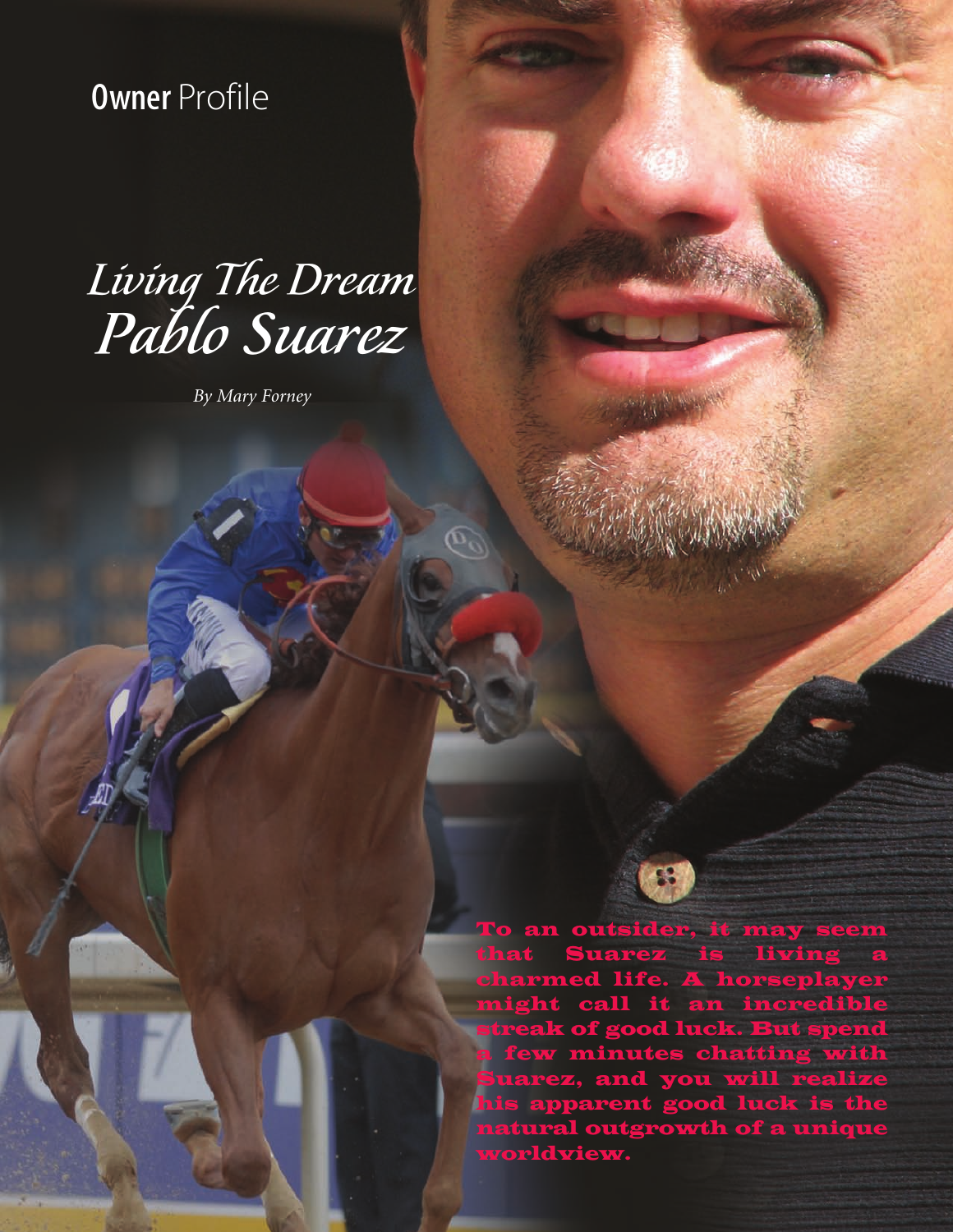Pablo Suarez, a relative newcomer to racehorse ownership, recently partnered up with his longtime mentor and leading California owner, Bob Bone, and Desperado Stables, to purchase Argentinisima (Arg). With trainer Doug O'Neill, they claimed Argentinisima for \$32,000 at Hollywood Park, ran her back for \$40,000 and – with the magic touch that Suarez seems to bring to all his ventures – won her first race for the new partnership.

Suarez first became an owner in 2001, when he claimed Running Thunder with two partners for \$12,500. The horse ran back five days later, finished second, and was claimed for \$20,000. "I thought, 'This is awesome! This is fantastic," said Suarez, who

crazy?'" Suarez recalled. But, knowing it had always been Jaime's dream to go to the Breeders' Cup, Suarez told him, "I'm not going to squash your dreams." Suarez now describes the experience as "an incredible, incredible thrill that I'm viewing as once in a lifetime, because I can never expect it to happen again."

Suarez Racing has also campaigned Estate Collection (2005 Kentucky Cup Sprint winner) and Sharp Lisa – both in partnership with J. Paul Reddam, who Suarez said has taken ownership to "another level" for him. "I really admire him, and it has been an absolute thrill to be in partnerships with him," he said. Other Suarez Racing runners



An American-born son of Cuban immigrants, Suarez is dedicated to his family, and poignantly appreciative of freedom, opportunity, and education. And when it comes to luck, he is firmly convinced that his good fortune has been bestowed by a higher power.

was "hooked."

Even better known to racing fans is Suarez's success with 2006 Breeders' Cup Sprint (Gr. 1) winner Thor's Echo, owned in partnership with his friend Royce Jaime. After purchasing Thor's Echo privately last year, Suarez and Jaime planned a campaign that included an allowance race prep for the 2006 Cal Cup Sprint. When the allowance race failed to fill three times, they paid a supplemental fee to enter the Grade 1 Ancient Title at Oak Tree. To their surprise, Thor's Echo ran a huge race, finishing a close second to Bordonaro.

"I started getting calls from Doug and Royce asking, 'Would the Breeders' Cup be have included Grand Appointment (2005 Sensational Star H.), Sea to See (2003 Khaled S.), Dancin Olivia, Hot Weekend, Absolute Nectar, and Full Moon Madness.

To an outsider, it may seem that Suarez is living a charmed life. A horseplayer might call it an incredible streak of good luck. But spend a few minutes chatting with Suarez, and you will realize his apparent good luck is the natural outgrowth of a unique worldview. An American-born son of Cuban immigrants, Suarez is dedicated to his family, and poignantly appreciative of freedom, opportunity, and education. And when it comes to luck, he is firmly convinced that his good fortune has been bestowed by a

*Photography By Joe Forney and HorsePhotos*